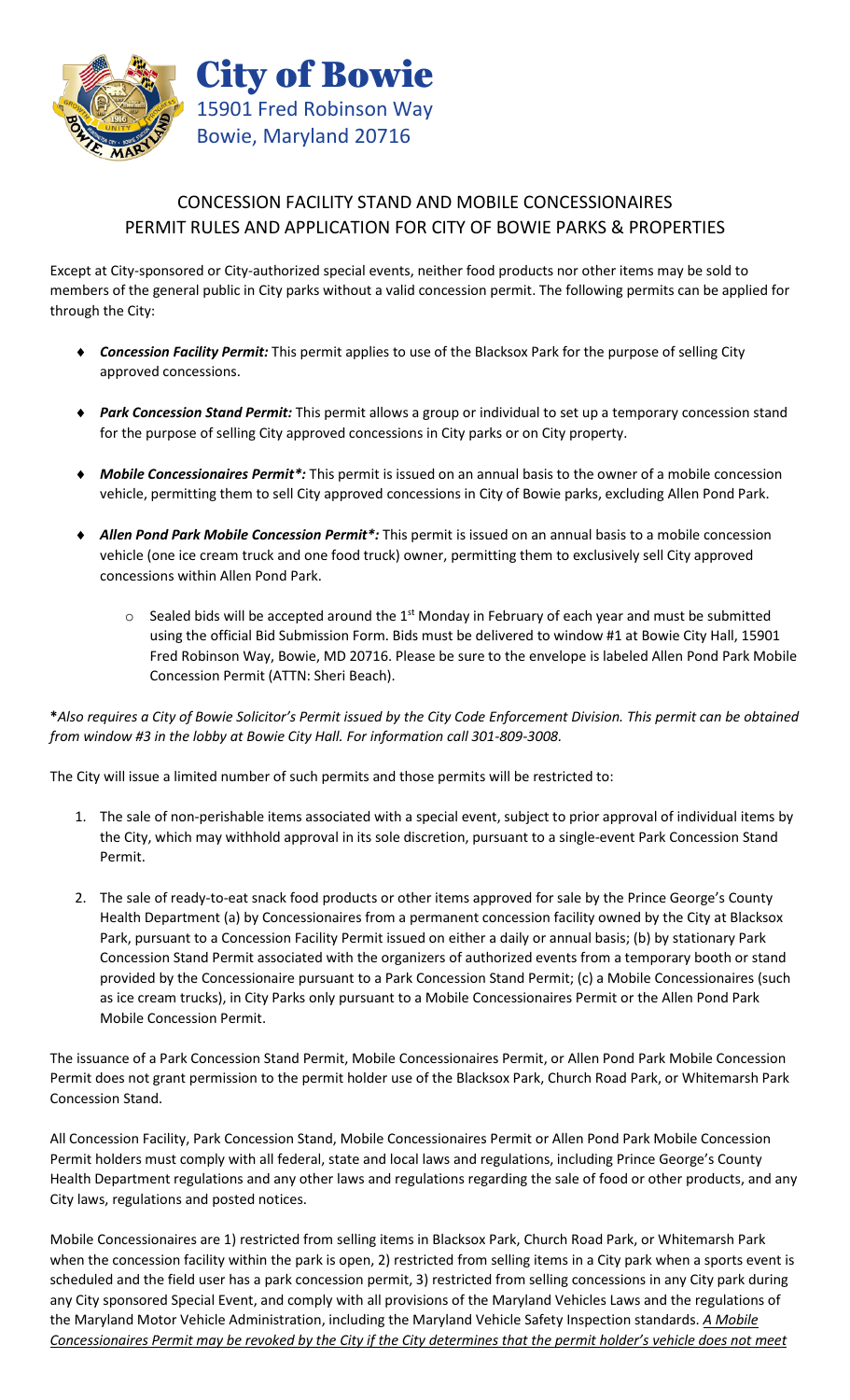*said standards.* The City may deny a permit to an applicant if the applicant has, during the term of a prior permit, failed to correct a condition that violates any federal, state or local law or regulation after being notified by the City of the violation.

The Allen Pond Park Mobile Concessionaire is 1) restricted from selling items in all City parks, other than Allen Pond Park; and will comply with all provisions of the Maryland Vehicle Laws and the regulations of the Maryland Motor Vehicle Administration, including the Maryland Vehicle Safety Inspection standards. *The Permit may be revoked by the City if the City determines that the permit holder's vehicle does not meet said standards*. The City may deny a permit to an application if the applicant has, during the term of a prior permit, failed to correct a condition that violates any federal, state or local law or regulation after being notified by the City of the violation.

## **PERMIT DISPLAY**

For stationary Park Concessions and Concession Facility Permit holders, the permit must be affixed to the exterior front of the stand or facility from which items are sold, in plain view of patrons of the concession. For all other permits, the permit must be displayed in the front windshield on the passenger side of the concession vehicle so that it is visible from the outside. The City reserves the right to revoke this permit at any time and for any reason, without prior notification, if in the sole judgment of the City, such termination is in the best interest of the City. This permit is issued only to the entity named on the permit application and accompanying payment receipt and may not be transferred to any other entity.

## **PERMIT REVOCATION**

The City retains the right to revoke any concessions permit at any time for due cause and will provide a minimum of 7 days written notice when possible.

#### **INSURANCE REQUIREMENTS**

All "concession" permit holders shall provide to the City certificates of insurance evidencing insurance coverage of the following types (as required) and amounts before any permits will be issued. On each policy, applicant will name the City of Bowie as an Additional Insured.

- A. Comprehensive General Liability Insurance
	- 1) Personal injury and bodily injury insurance with a limit of \$1,000,000 each occurrence and \$2,000,000 aggregate, where insurance aggregates apply.
	- 2) Property damage liability insurance with limits of \$250,000 each occurrence and \$500,000 aggregate, where insurance aggregates apply.
- B. In the case of "mobile" concessionaires, Automobile Liability Insurance
	- 1) Bodily injury liability with limits of \$1,000,000 each person and \$1,000,000 each accident.
	- 2) Property damage liability with a limit of \$50,000 each accident.
- C. Workers' Compensation Insurance
	- 1) Vendors shall comply with the requirements and benefits established by the State of Maryland for the provision of Workers' Compensation Insurance. If your organization/business has opted out of this requirement, the applicant is required to provide documentation of such.

#### **REGULATIONS**

#### *General Conditions*

- Concession Facility and Park Concession Stand Permit Holders
	- Holder of this permit are permitted to sell authorized items from the location(s) identified on the permit during regular park hours and during the dates and times indicated on the permit. Permit holders are not permitted in City parks during City-sponsored special events, unless the concessionaire has obtained a specific vendor permit for the specific special events. If the permit holder is in doubt as to whether sales are permitted at any particular time, the permit holder shall contact the Park Ranger on duty (240) 508-3881.
- Mobile Concessionaires Permit Holders

Holders of this permit are authorized to sell concessions within all City parks, except Allen Pond Park, unless they possess the *Allen Pond Park Mobile Concessions Permit* issued by the City, and only during regular park hours (8:00 a.m. – dusk, or until field lights are turned off) and within the dates indicated on the issued permit. In addition, permit holders are not permitted to sell in City parks during City-sponsored special events, unless the concessionaire has obtained a specific vendor permit for the specific special event. Mobile Concessionaires are not permitted to sell in Blacksox Park, Church Road Park, or Whitemarsh Park during times when the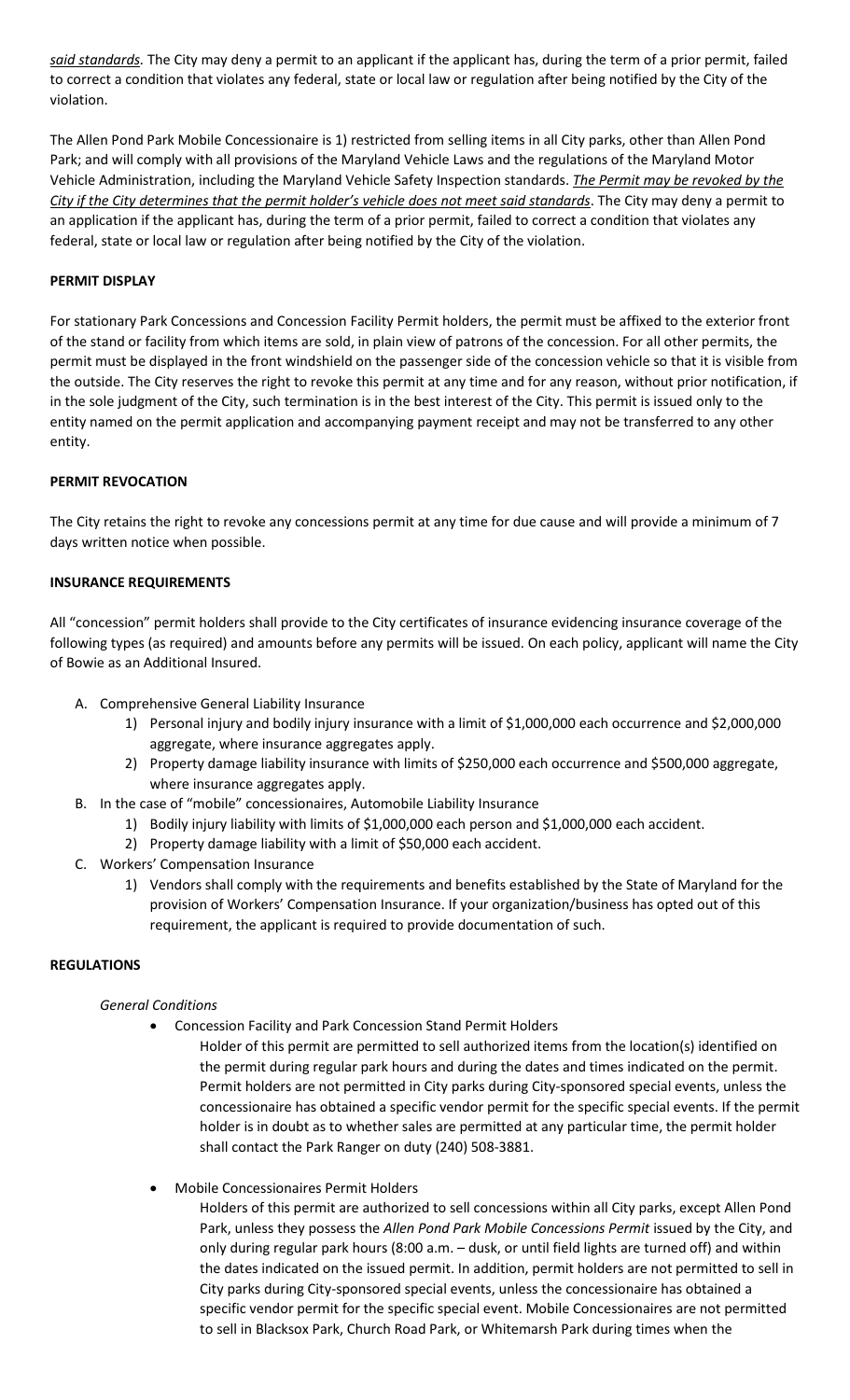concession facility is open or in City parks during City-sponsored special events, unless the concessionaire has obtained a specific vendor permit for the specific special event. Mobile Concessionaires are required to park in City designated parking spaces identified as "Parking for Approved Vehicles Only, Permit Required." Parking in or selling from a non-designated space will result in the revocation of the concession permit and the loss of all remaining fees paid.

• Allen Pond Park Mobile Concessions Permit

The holder of these permits is authorized to sell concessions within Allen Pond Park only, and only during regular park hours (8:00 a.m. – dusk, or until field lights are turned off) and within the dates indicated on the issues permit. In addition, the permit holder may only park their vehicle:

- 1) on the concrete pad adjacent to the Allen Pond Park Boathouse or 2) in a parking location identified with a sign stating, "Parking for Approved Vehicles Only, Permit Required."
	- a. A combination to the interior access gate will be provided to the permit holder, allowing them unassisted access, Monday - Friday, to the parking pad adjacent to the Allen Pond Park Boathouse. On Saturday, Sunday, and Holidays the vendor is required to obtain an assisted escort to the parking pad by contacting the Park Ranger on duty (240) 508-3881. This will help to ensure the safety of park patrons. The vehicle shall utilize their hazard lights at all times while in motion and when traveling along interior park pathways. When parking adjacent to the Allen Pond Park Boathouse, a 2 hour minimum stay is requested, so as to prevent continual travel along the park pathway.
- Audible Sounds by Mobile Concessionaires

Vendors are prohibited from continually producing audible sounds (ringing of bells, music, etc.) intended to draw attention to their presence until parked in the space designated for their vehicle. At no time is the playing of any type of amplified music/sound permitted. Ringing of bells shall not continue for a period more than two minutes and shall not be repeated after the initial two-minute bell-ringing period, except for a single additional period of two minutes occurring no more than fifteen minutes before the Vendor's departure; provided, however, that bell-ringing is prohibited entirely during periods when the amphitheater is in use.

• Refuse Disposal

For Park Concession Stand Permit holders, it is the responsibility of the permit holder to provide adequate refuse containers at concession stand site(s) and to properly dispose of all refuse. The City is not responsible for providing a final disposal site.

For Park Concession Facility Permit holders, it is the responsibility of the permit holder to provide adequate refuse containers at concession facility site and to properly dispose of all refuse. The City provides limited fixed refuse containers at the facility, however additional containers should be provided by the permit holder as necessary. All refuse shall be placed in permit holder supplied trash bags, securely tied, and placed adjacent to refuse containers at the end of the day or at termination of permit. In most cases, 55-gallon trash bags are necessary.

• Park Concession Stand Set-Up

Park Concession Permit holders are restricted to one (1) free-standing canopy, not to exceed 10' X 10' in size and must be located at the site specified on the permit. Please note that the use of ground spikes is not permitted so the canopy must be weighted by sufficient means to prevent it from lifting off the ground in the event of high winds. It is the responsibility of the permit holder to supply all equipment necessary to operate concessions. Electricity it **not** supplied but the use of portable generators is allowed on a *case by case* basis with prior City approval.